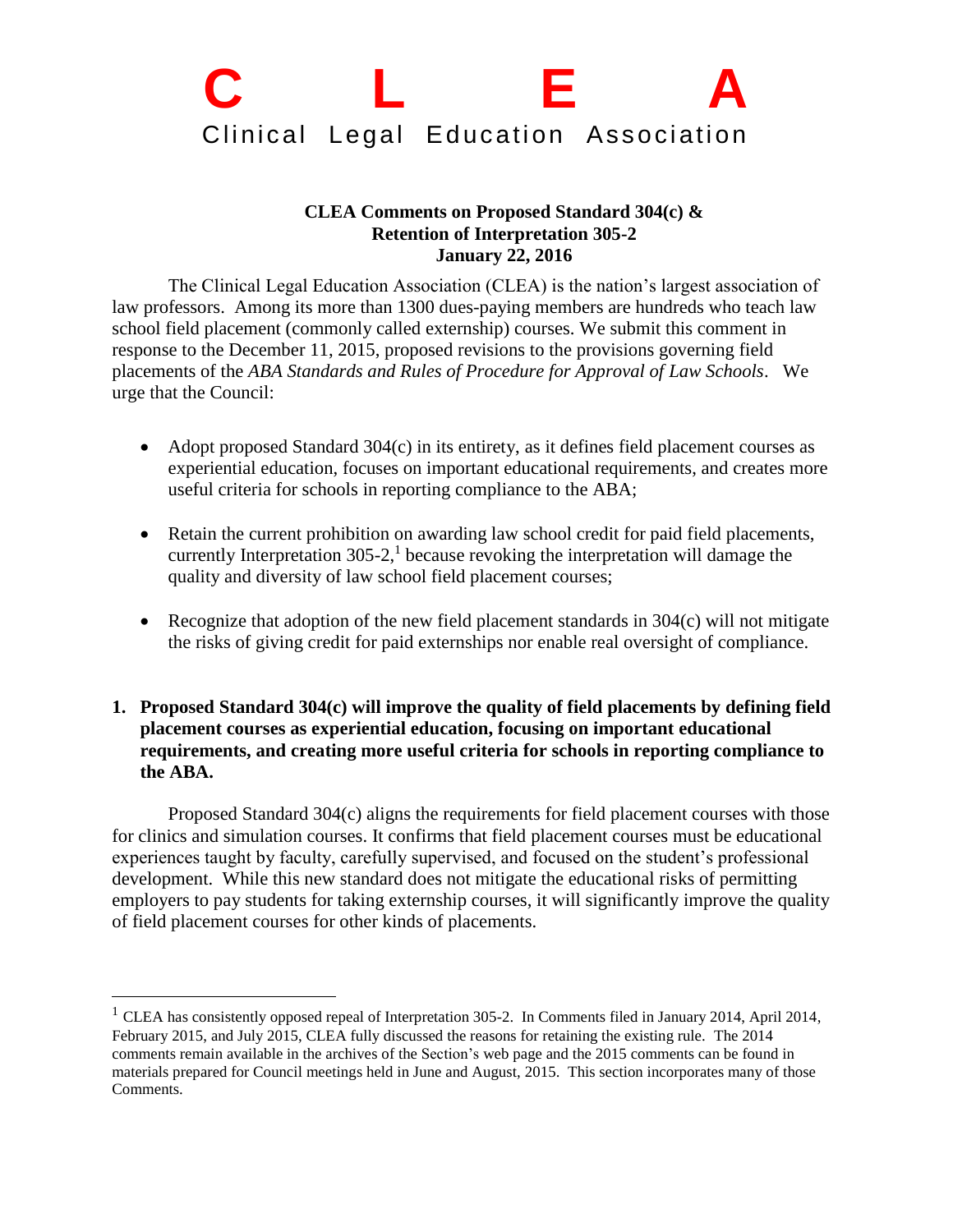By requiring that only "faculty" teach the reflective components of field placement courses, the proposed standard encourages staffing of these courses by teachers with a significant, long-term investment in the quality of the student experience. Requiring that facultyguided reflection be "contemporaneous" and "ongoing" will ensure that faculty and students remain in regular contact throughout the time when reflection is critical—during the experience on-site.

Proposed Standard 304(c) focuses on the interests of both the school and the placement on student education. It requires these courses to offer students a "substantial lawyering experience," including a broad range of lawyering experiences. The proposal sharpens regulation of the unique aspects of field placement courses. The requirement of a "written understanding" between the school and the placement will help to clarify the purpose of the experience on-site. The proposal properly eliminates the distinction between high-credit and low-credit externships.

The proposal also sharpens regulation of the unique aspects of field placement courses. It establishes criteria for design, maintenance, and review of these courses in ways that will be useful to the Council in determining whether a law school is in compliance with the Standards. Through written understandings and syllabi, a school will have to specify course goals, expected outcomes, and methods of evaluation in externship courses. The new criteria will also help schools relate field placement courses to the curricular goals they identify pursuant to Standards 314 and 315.

## **2. Permitting payment to students taking externship courses would damage the quality and diversity of law school field placement programs, regardless of the adoption of proposed Standard 304(c).**

Law schools should grant academic credit for field placement courses only when they are designed as a professional educational experience and have specified learning outcomes for students, just as with other law school courses. To permit credit for students to work for a paying employer is fundamentally inconsistent with a law school's educational function. Compensation is the hallmark of the employer-employee relationship, not education. The employee is obligated to follow the directions of the employer. The employer justifies the employee's salary in terms of its benefit to the employer.

When paying a student for taking a course, an employer is likely to assign tasks that will benefit the employer; those tasks are not required to benefit the student's educational growth. This creates an inherent conflict between the goals of the school and the goals of the employer. Students taking a law school experiential course are entitled to certain key features: repeat performance, detailed feedback, and mentoring conversations that expand the student's understanding of the practice of law or repertoire of skills.

By contrast, mentoring and teaching beyond that required by work assignments is not a part of the employer-employee bargain. Should credit for paid employment be permitted, law schools will face pressure from law students, alumni, local legal employers, and donors to approve credit for placements that have little promise of educational value, including jobs that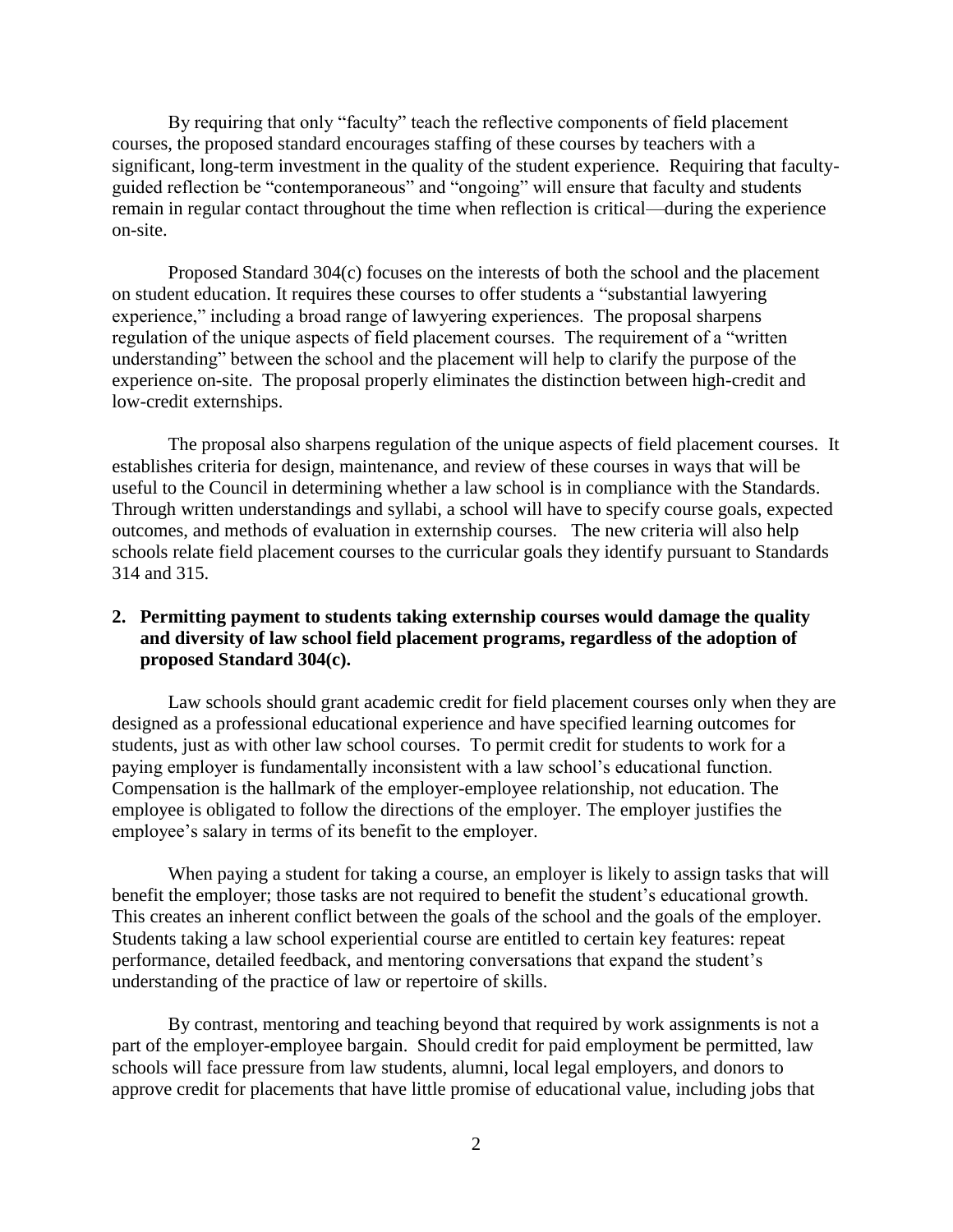students have obtained on their own. In the face of this pressure, schools will have severe difficulty interfering with the employer-employee relationship, especially to terminate credit for it. This pressure will become especially strong as schools revise their curricula to meet the new requirements for experiential courses.

Proposed Standard 304(c) will not allow law schools to resist these pressures. It requires only that schools and site supervisors define what would assure "the quality of the student's educational experience" and that schools exert "sufficient control . . . to ensure that the requirements of the Standard are met." These very general mandates do not prevent schools from approving placements in which an employer provides nominal supervision, no chance for repeat performance, minimal feedback, and no opportunities for self-evaluation. In addition, school oversight of externships relies significantly on student reports. A student working for pay faces a conflict of interest in reporting supervisor non-compliance with educational requirements, especially where such a report results in the loss of a job for that student or for other students. Schools interested in tightening oversight over paid employment face severe difficulty in remotely supervising externships involving paid employment.

Revoking the rule will discourage students from participating in public interest and public service field placements, which cannot pay them. This disincentive will extend to a wide range of existing clinical opportunities: in law clinics; in legal services, prosecutorial, and public defender offices; in federal, state, and local government office and agencies; in other private nonprofits; in smaller private firms that cannot afford to pay; and in judicial placements.

Preserving the rule is also consistent with the policies underlying the Fair Labor Standards Act (FLSA) and the trend of recent decisions on the FLSA. As the Second Circuit recently stated, a central feature of modern internships is "the relationship between the internship and the intern's formal education," in which students receive "practical skill development in a real-world setting . . . while enrolled in . . . a formal course of post-secondary education." *Glatt v. Fox Searchlight Pictures*, 791 F.3d 376 (2d. Cir. 2015). Proposed Standard 304(c) goes a long way to assuring that the primary benefit of the field placement course is for the student. Permitting credit for paid employment will blur the lines between employment and an educational internship.

## **3. The adoption of the new field placement standards will not mitigate the risks of giving credit for paid employment nor increase oversight of compliance where those risks are strongest.**

Faculty supervision of students and of supervisors in field placements already happens at a distance. ABA oversight of compliance with the externship standard is even more removed and occurs only every seven years. On those occasions, site inspection teams cannot visit or even talk to every workplace in a law school's field placement program, which can number in the hundreds. ABA oversight of field placement programs thus occupies the zone in which the influence of the Standards is at its weakest. As appropriate as the proposed new Standard 304(c) criteria may be, no amount of reporting can eliminate the risks associated with credit for paid employment.